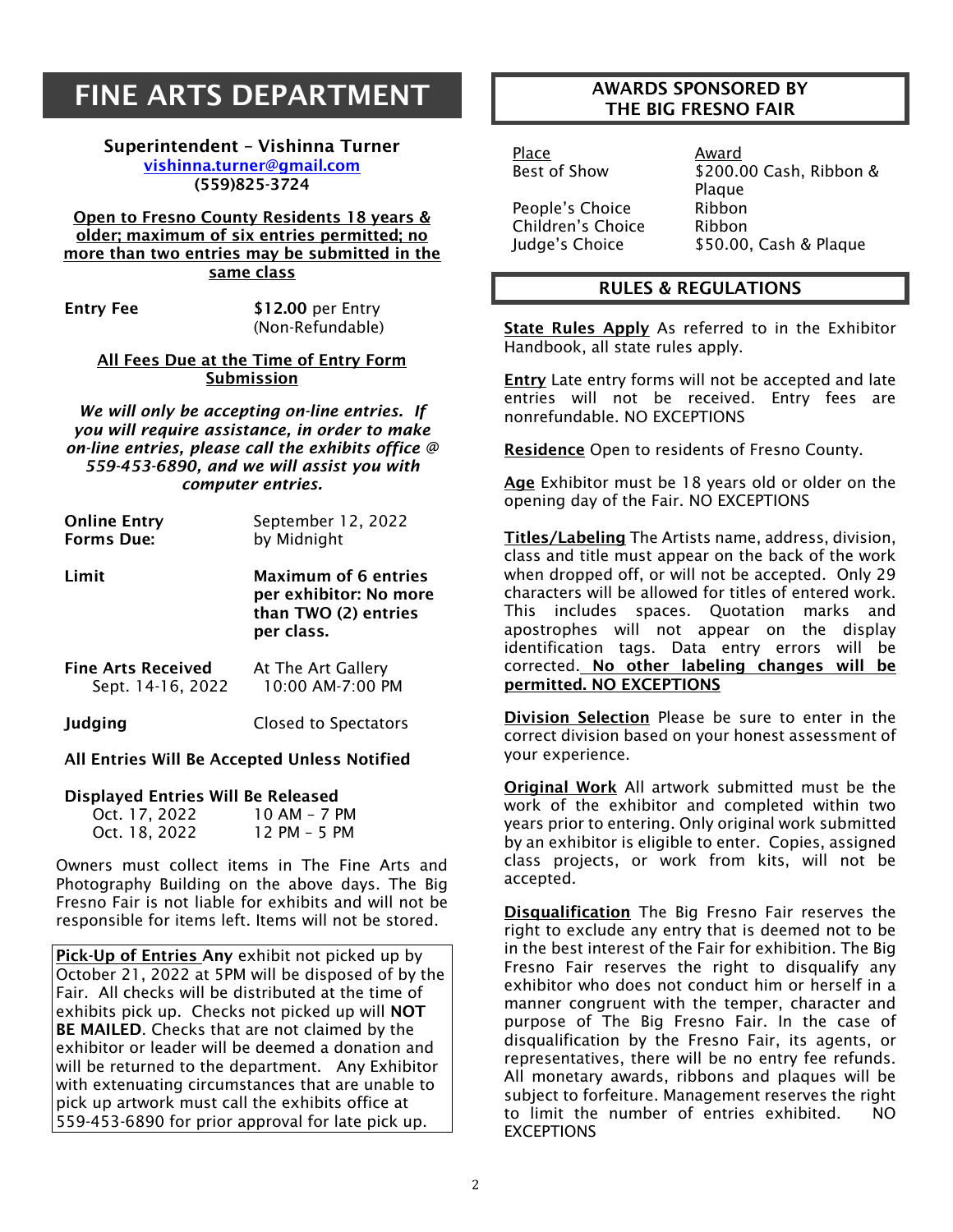**Previously Entered Work** No artwork previously entered in The Big Fresno Fair are eligible for exhibit.

Display Entries selected for exhibit must remain on display for the duration of the Fair. Wet paintings will not be accepted for exhibition. 48" Maximum size for all paintings. NO EXCEPTIONS! No promotional literature, such as business cards or flyers will be displayed with entries.

Framing Watercolor and drawing media entries require a frame. This must be furnished by the exhibitor and must be assembled and ready to hang at the time the item is received. The Big Fresno Fair does not provide framing materials.

Hanging All two and three-dimensional entries designed to hang must be wired or equipped for display. Three-dimensional entries need to have a base if necessary, for structural support and proper presentation.

For Sale An artist may set a price for each entry, or leave price blank. This will indicated the piece is not for sale. However, if piece is for sale, a price must be listed on the entry form at the time of submission. All inquiries regarding sale of entries will be referred directly to the artist to complete the sale. The Big Fresno Fair is not responsible for brokering the sales of exhibits.

**Demonstrating** A place is provided on the entry form for anyone interested in participating in the Fine Arts Department as a demonstrator or docent. The Fair encourages participation in either or both programs.

Judges' Discretion Judges are contracted and act as agents of The 21<sup>st</sup> District Agricultural Association, Big Fresno Fair. These individuals facilitate the juried exhibition. They retain the authority to, at their own discretion, move items to more appropriate divisions and, or classes. The judges also may disqualify any exhibit that is not a true representation of the category description in which it was entered.

Placing The judges may award a first, second, third or honorable mention placement according to merit, and if without merit the judges may make no award under any circumstance. This rule applies whether there are one or more entries in the class.

Best of Show The judges shall award a "Best of Show." Winner of "Best of Show" becomes ineligible for 1ST place in that division. The 2nd place then moves to 1st, 3rd moves to 2nd and Honorable Mention moves to 3rd. Any accepted item entered by a Beginning or Advanced Artist will be eligible for

"Best of Show". Winners in this category will be awarded a ribbon and plaque.

Popular Vote People's Choice and Children's Choice Award winners are based upon ballots tendered by Fair guests. Winners will receive ribbons.

Judges' Choice The Judges will each select a Judge's Choice award winner. A ribbon and plaque will be awarded to each.

Awards Plaque awards will be given to Best of Show and Judges Choice winners.

Release of Liability The Big Fresno Fair will take every precaution possible for the safety and security of all entries; however, the fair assumes no responsibility, and cannot be held accountable for loss or damage. Upon this condition only, are entries accepted. If he or she should so desire, the artist may obtain insurance for any item. The Big Fresno Fair does not assume any responsibility for artwork not picked up on the scheduled release dates.

**Publicity** The Big Fresno Fair reserves the right to use any print or piece exhibited for publicity purposes.

## ADVANCED ARTIST

Any individual with extensive schooling and/or experience in the arena of visual arts is considered an Advanced Artist. This also includes individuals who commercially accepted payment for creative works, as a main source of income. An advertised business is considered an indicator of a professional in this field.

Entry Fee \$12.00 per Entry (Non-Refundable)

All Fees Due at the Time of Entry

*We will only be accepting online entries. If you will require assistance, in order to make on-line entries, please call the exhibits office @ 559-453-6890 and we will assist you with computer entries.*

| <b>Online Entry Forms</b><br>Due | September 12, 2022                                                                |
|----------------------------------|-----------------------------------------------------------------------------------|
| Limit                            | Maximum of 6 entries per<br>exhibitor: No more than<br>TWO (2) entries per class. |
| <b>Awards Offered</b>            | $1st$ thru $3rd$<br><b>Honorable Mention</b><br><b>Ribbons</b>                    |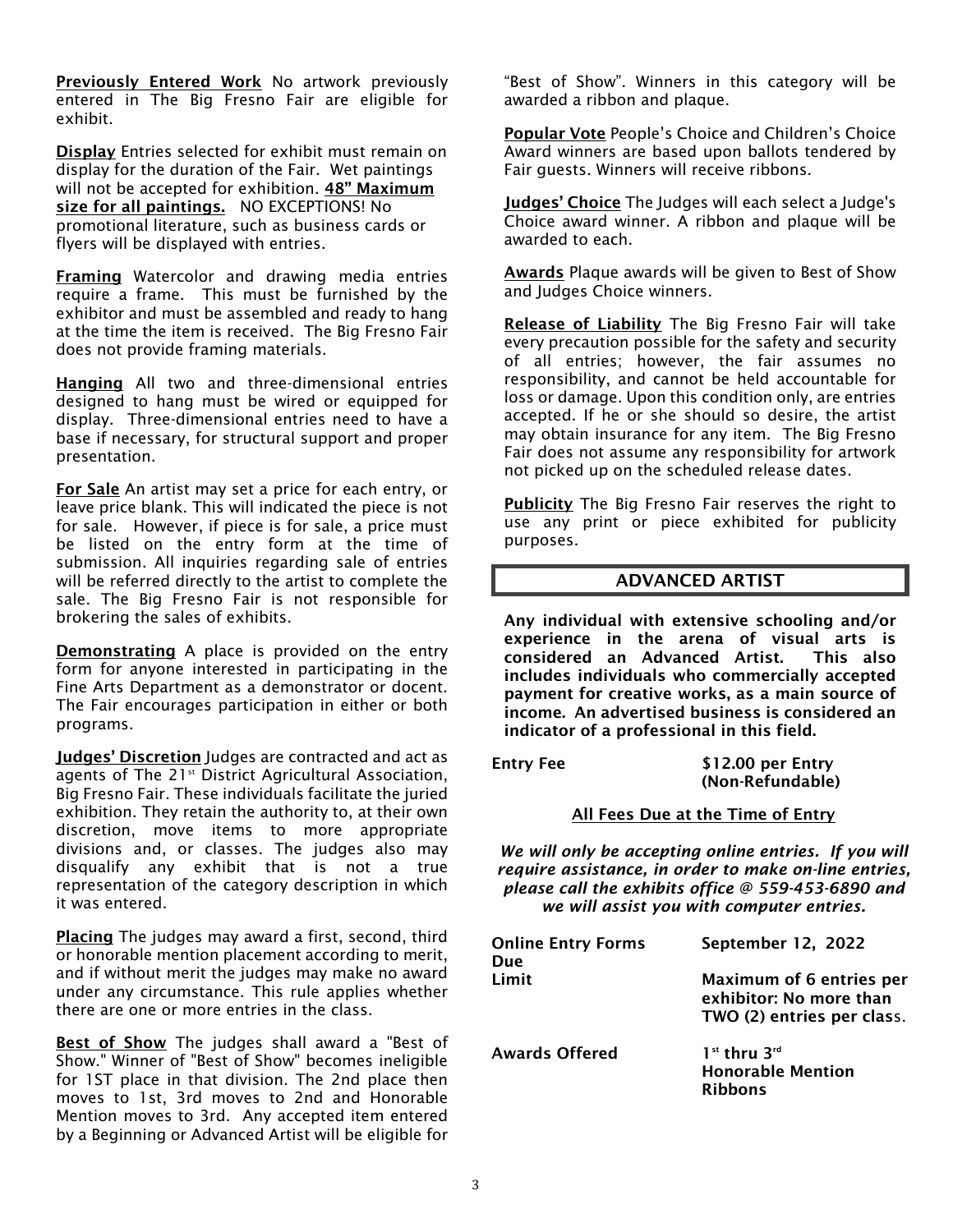## Cash Awards Offered per Class

| <b>Place</b>    | Awards   |
|-----------------|----------|
| 1 <sup>st</sup> | \$150.00 |
| 2 <sub>nd</sub> | \$130.00 |
| 3 <sup>rd</sup> | \$115.00 |

## DIVISION 501 ADVANCED ARTIST

#### Class

- 1. Oil Paint
- 2. Acrylic Paint
- 3. Watercolor
- 4. Gouache/Tempera
- 5. Graphics
- 6. Pastels
- 7. Sculpture
- 8. Ceramic Painting
- 9. Ceramics
- 10. Beading
- 11. Jewelry
- 12. Fiber Art\*
- 13. Glass\*\*
- 14. Stained Glass
- 15. Digital Arts / Digital Graphics
- 16. Mixed Media 2D
- 17. Mixed Media 3D

\*Graphics include Charcoal, Pencil, colored pencil, pen & marker.

\*\*No quilts. To enter quilts see Home Arts \*\*\*Blown/fused/lamp work

Allard's is the proud sponsor of The High School Chalk Art Contest of 2022 559.225.1500 Facebook.com/allardsart

# BEGINNING ARTIST

Any individual with limited schooling and experience in the visual arts is considered a Beginning Artist.

| <b>Entry Fee</b>                                                                                        | \$12.00 per Entry<br>(Non-Refundable)                                                       |
|---------------------------------------------------------------------------------------------------------|---------------------------------------------------------------------------------------------|
| <b>On Line Entries Only</b><br>If you need assistance,<br>please call (559) 453-6890 for help entering. |                                                                                             |
| <b>Online Entry Forms</b><br>Due                                                                        | September 12, 2022                                                                          |
| Limit                                                                                                   | <b>Maximum of 6 entries</b><br>per exhibitor: No<br>more than TWO (2)<br>entries per class. |
| <b>Awards Offered</b>                                                                                   | $1st$ thru $3rd$<br>Honorable Mention<br>Ribbons                                            |

#### Cash Awards Offered per Class

| <b>Place</b>    | Awards  |
|-----------------|---------|
| $1$ st          | \$45.00 |
| 2 <sub>nd</sub> | \$40.00 |
| 3rd             | \$35.00 |

#### DIVISION 502 BEGINNING ARTIST

## Class

- 1. Oil Paint
- 2. Acrylic Paint
- 3. Watercolor
- 4. Gouache/Tempera
- 5. Graphics\*
- 6. Pastels
- 7. Sculpture
- 8. Ceramics Painting
- 9. Ceramics
- 10. Beading
- 11. Jewelry
- 12. Fiber Art\*\*
- 13. Glass\*\*\*
- 14. Stained Glass
- 15. Digital Arts / Digital Graphics
- 16. Mixed Media 2D
- 17. Mixed Media 3D

\* Graphics include Charcoal, Pencil, colored pencil, pen & marker.

\*\*No quilts. To enter quilts see Home Arts pages. \*\*\*Blown/fused/lamp work

# 2022 FAIR THEME

Original work best depicting the 2022 Theme "On With the Show!"

Entry Fee None On Line Entries **ONLY** 559-453-6890 for help entering. Online Entry Forms Due September 12, 2022 Limit Open to any Artist One Entry per Exhibitor

DIVISION 503 SPECIAL THEME SECTION: "On With the Show!"

Class

1. Any Subject Relating to the 2022 Theme "On With the Show!"

Entries can be in any medium and must be representative to The Big Fresno Fair theme of the current year.